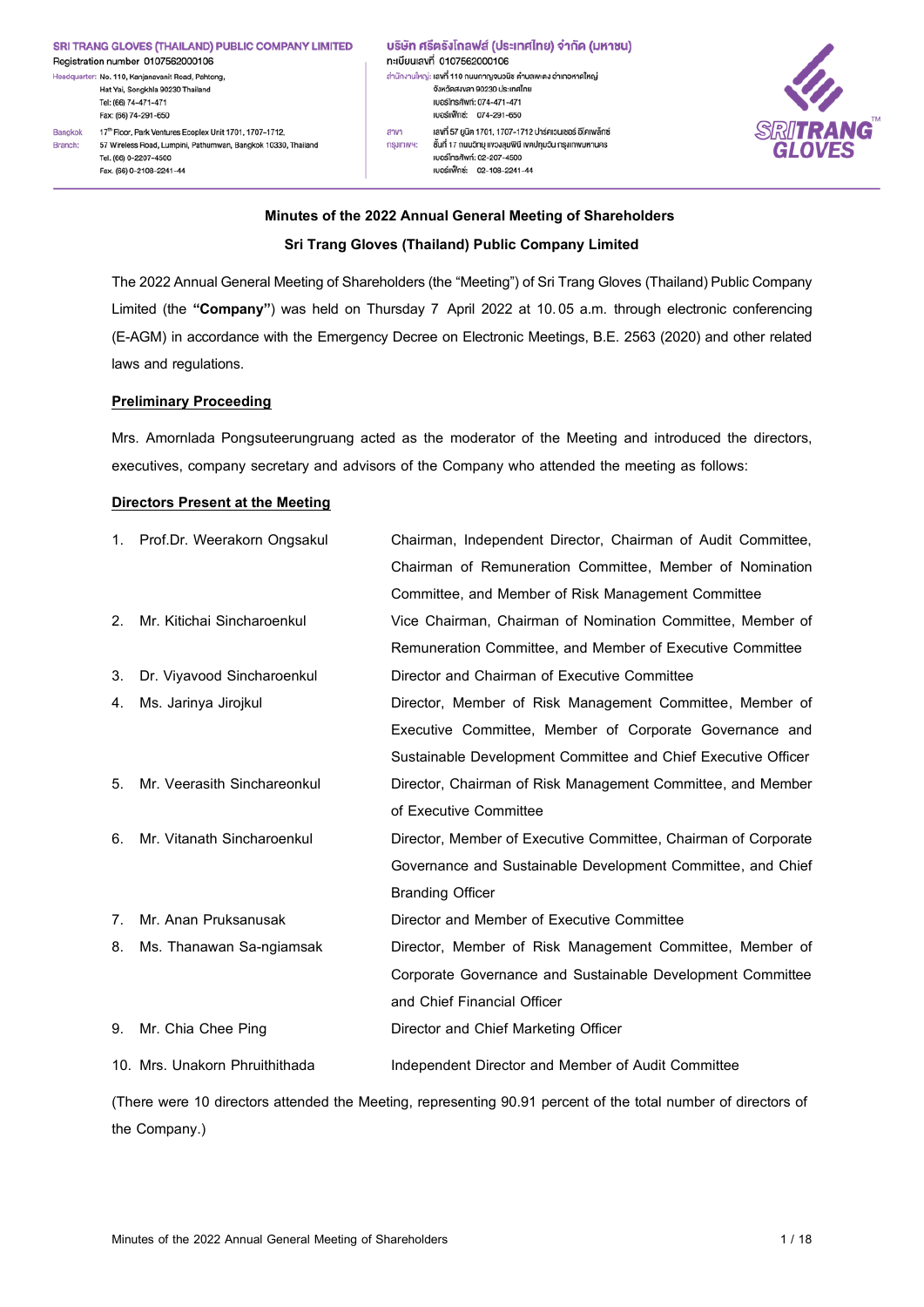#### **Director Absent at the Meeting<sup>1</sup>**

1. Gen. Bundit Boonyapan Independent Director, Member of Audit Committee, Member of Corporate Governance and Sustainable Development Committee, Member of Nomination Committee and Member of Remuneration **Committee** 

#### **Auditor from EY Office Limited**

Mr. Supachai Panyawattano

#### **Independent Legal Advisor from Siam Premier International Law Office Limited**

Mr. Visarut Meakha – Aphirak acted as the inspector of the Meeting to ensure that the Meeting was conducted transparently and in accordance with the law and Company's Articles of Association as well as to witness the vote counting.

#### **Company Secretary**

Ms. Kittaya Vuthipadadorn acted as the secretary to the Meeting and witnessed the vote counting.

Prof. Dr. Weerakorn Ongsakul, Chairman of the Board of Directors, acted as the Chairman of the Meeting ("Chairman"), informed the Meeting about general informationregarding the capital and shares of the Company as of the record date for determining the names of shareholders who shall be entitled to attend the 2022 Annual General Meeting of Shareholders on 3 March 2022, as follows:

| <b>Registered Capital</b>  | 1.434.780.000 | THB        |
|----------------------------|---------------|------------|
| Divided into               | 2.869.560.000 | Shares     |
| Paid-up Capital            | 1,431,630,705 | THB        |
| <b>Total Issued Shares</b> | 2.863.261.410 | Shares     |
| Par Value per Share        | 0.50          | <b>THR</b> |

In this Meeting, there were 1 shareholder present in person and 180 shareholders present by proxy, totaling 181 shareholders present in person and by proxy, holding an aggregate of 2,009,250,615 shares or representing 70.1734 percent of the total issued shares of the Company. Thus, there were shareholders present in person and by proxy not less than 25 shareholders or not less than half of total shareholders and they must collectively hold no less than one-thirds of the total issued shares of the Company, a quorum was duly formed pursuant to the Public Limited Companies Act B.E. 2535 (1992) (as amended) and the Company's Articles of Association.

After the commencement of the Meeting, there were 23 additional shareholders present in person. As a result, there were 205 shareholders present in person and by proxy in total, holding an aggregate of 2,010,284,019 shares, or representing 70.2095 percent of the total issued shares of the Company. In this regard, the Company adjusted the number of votes of shareholders attended the meeting in each agenda to correspond with the actual number of shareholders attended the Meeting.

<sup>1</sup> Gen. Bundit Boonyapan could not attend the 2022 Annual General Meeting of Shareholders due to the quarantine during the Pandemic Situation of Coronavirus Disease 2019 (COVID-19).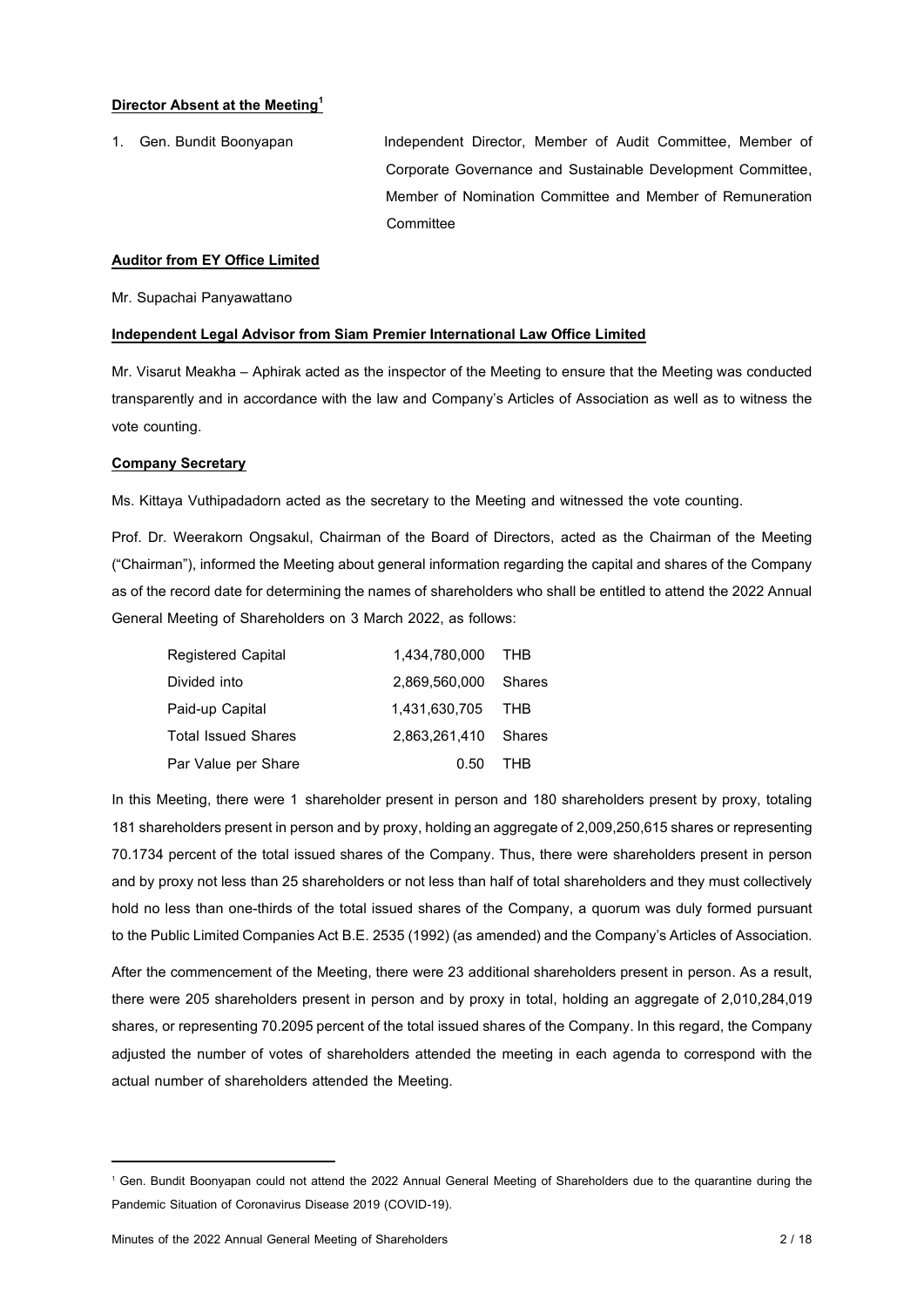The Chairman declared the Meeting open and conducted the Meeting according to the agenda items as specified in the Invitation to the Meeting and assigned Mrs. Amornlada Pongsuteerungruang to explain the Meeting the guideline for attending the electronic conferencing, guideline for vote casting and vote counting for electronic conferencing as specified in the Invitation to the Meeting and further informed the Meeting that prior to casting votes on each agenda item, the Company would give an opportunity to the attendees to make inquiries or express opinions in relation to such agenda item as appropriate. If the questions or opinions were not directly related to the agenda item, the Company would ask for cooperation to make inquiries or express opinions in other matters agenda.

After that the Chairman started to conduct the Meeting in accordance with the following agenda items.

### **Agenda 1 To consider and certify the minutes of the 2021 Annual General Meeting of Shareholders**

The Chairman proposed to the Meeting that this agenda item was to consider and certify the minutes of the 2021 Annual General Meeting of Shareholders which was held on 2 April 2021, the minutes was prepared and submitted to the Stock Exchange of Thailand within 14 days from the date of the meeting and disclosed through the Company's website, and submitted to the Ministry of Commerce within the period specified by law. The details of which were as appeared in Enclosure 1 of the Invitation to the Meeting.

The Chairman would give the Meeting an opportunity to express opinion and make inquiry in relation to this agenda item. Nevertheless, no shareholder expressed any opinion or make any inquiry on the agenda item. After that the Chairman requested the Meeting to pass a resolution on the agenda item. The resolution of this agenda item must be passed with a simple majority vote of the shareholders attending the meeting and casting their votes.

**Resolution:** The Meeting resolved to certify the minutes of the 2021 Annual General Meeting of Shareholders, which was held on 2 April 2021, with a simple majority vote of the shareholders attending the Meeting and casting their vote as follows:

| <b>Shareholders' Votes</b> | <b>No. of Votes</b> | <b>Percentage</b> |
|----------------------------|---------------------|-------------------|
| Approval                   | 2,009,573,119       | 100.0000          |
| Disapproval                | 0                   | 0.0000            |
| Abstention                 | 0                   |                   |
| Invalid Voting Card(s)     | 0                   | 0.0000            |
| Total (198 persons)        | 2,009,573,119       |                   |

## **Agenda 2 To acknowledge the performance results of the Board of Directors for the year 2021 and to consider and approve the audited financial statements for the year ended 31 December 2021**

The Chairman requested Mrs. Oralak Nakin, Finance and Account Manager, to present this agenda item to the Meeting.

Mrs. Oralak Nakin presented to the Meeting that this agenda item was to acknowledge the performance results of the Board of Directors for the year 2021 and to consider and approve the audited financial statements for the year ended 31 December 2021 together with the auditor's report which were considered and audited by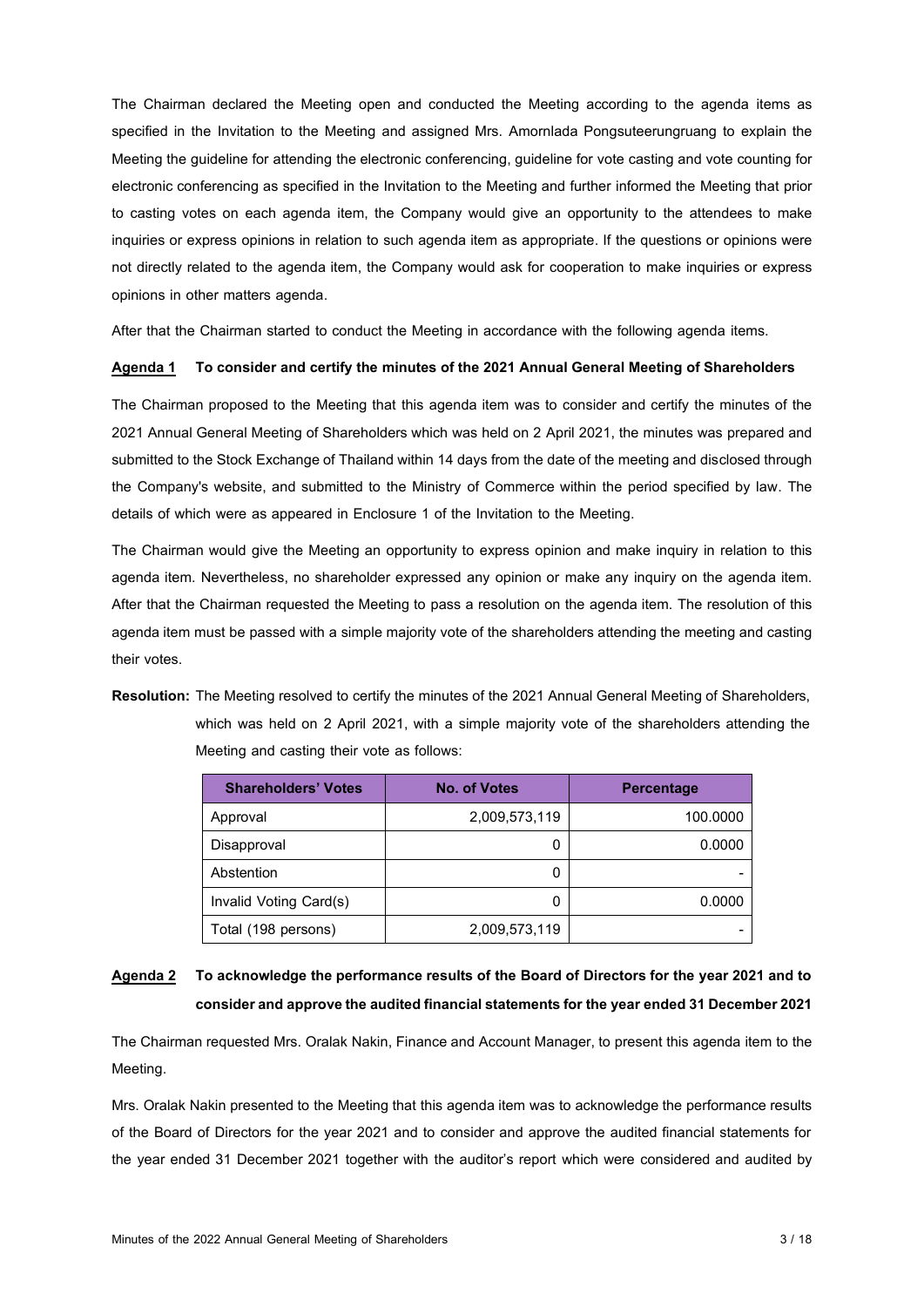the Audit Committee and the Board of Directors. The details of which were as appeared in the 2021 Annual Report (Form 56-1 One Report) in the topic of "Financial Statements" and could be summarized as follows:

The consolidated financial statements included the Company's financial statements and its subsidiaries consisted of Shidong Shanghai Medical Equipment Company Limited and Sri Trang USA, Inc., and during the year 2021, the Company acquired the shares of Premier System Engineering Company Limited which engaged in engineering services business and Sadao PS Rubber Company Limited ("PS") which engaged in real estate rental business including the establishment of new subsidiaries, namely Sri Trang Gloves Global Pte. Ltd. which engaged in financial asset management and financial investment business in Singapore, Sri Trang Gloves (Singapore) Pte. Ltd., PT Sri Trang Gloves Indo., and Sri Trang Gloves Vietnam Company Limited, which engaged in distribution of rubber gloves business in Singapore, Indonesia, and Vietnam respectively.

#### Sales revenue and volume

The Company had sales volume at the amount of 27,275 million pieces in 2021 compared with the sales volume at the amount of 27,965 million pieces in 2020 or decreased 2.5 percent from the previous year.

Sales revenue was THB 47,551 million in 2021 compared with sales revenue of THB 30,552 million in 2020 or increased 55.6 percent, which increased at a greater proportion than the increase in sales volume. This was due to the increase in average selling price of rubber gloves as a result from the high global demand during the Pandemic Situation of Coronavirus Disease 2019 ("COVID-19").

Sales revenue by product could be divided into sales revenue from Natural Rubber Powdered Glove (NRPD), Natural Rubber Powder Free Glove (NRPF), and Nitrile Butadiene Rubber Glove (NBR) of THB 16,067 million, THB 11,655 million, and THB 19,716 million, respectively, or at the sales revenue proportion of 33.9, 24.6 and 41.6 percent respectively.

Sales revenue by region was mainly contributed from Asia, Europe, North America, and South America at a proportion of 28, 16, 37 and 11 percent respectively, or 92 percent in total and sold in the country in the proportion of 7 percent for the year 2021.

Cost of Sales The Company had cost of sales of THB 19,189 million from the sale volume of 27,275 million pieces in 2021 consisted of raw material costs 61 percent, utilities costs 12 percent, personnel expenses 7 percent, depreciation and amortization 6 percent, packaging costs 6 percent and others 8 percent. In comparison to year 2020, the Company had cost of sales of THB 13,602 million from the sale volume of 27,965 million pieces consisted of raw material costs (latex and chemicals) 53 percent, utilities costs (electricity and water) 14 percent, personnel expenses 10 percent, depreciation and amortization 7 percent, packaging costs 7 percent and others 9 percent. The cost structure had changed since the price of main raw materials (concentrated latex and synthetic latex) increased. The trend of natural rubber had continued to increase since 2019 and significantly fluctuated in 2021, this was a key factor for the increase of rubber gloves production cost. For synthetic latex, which is a co-polymer from Acrylonitrile and Butadiene, the price trend of which in 2021 was continued to increase from Q4/2020 and likely to be lower in Q4/2021, the key factor was the demand of synthetic latex increased more than the supply. As a result, the cost of synthetic latex had continued to increase since the Q4/2020.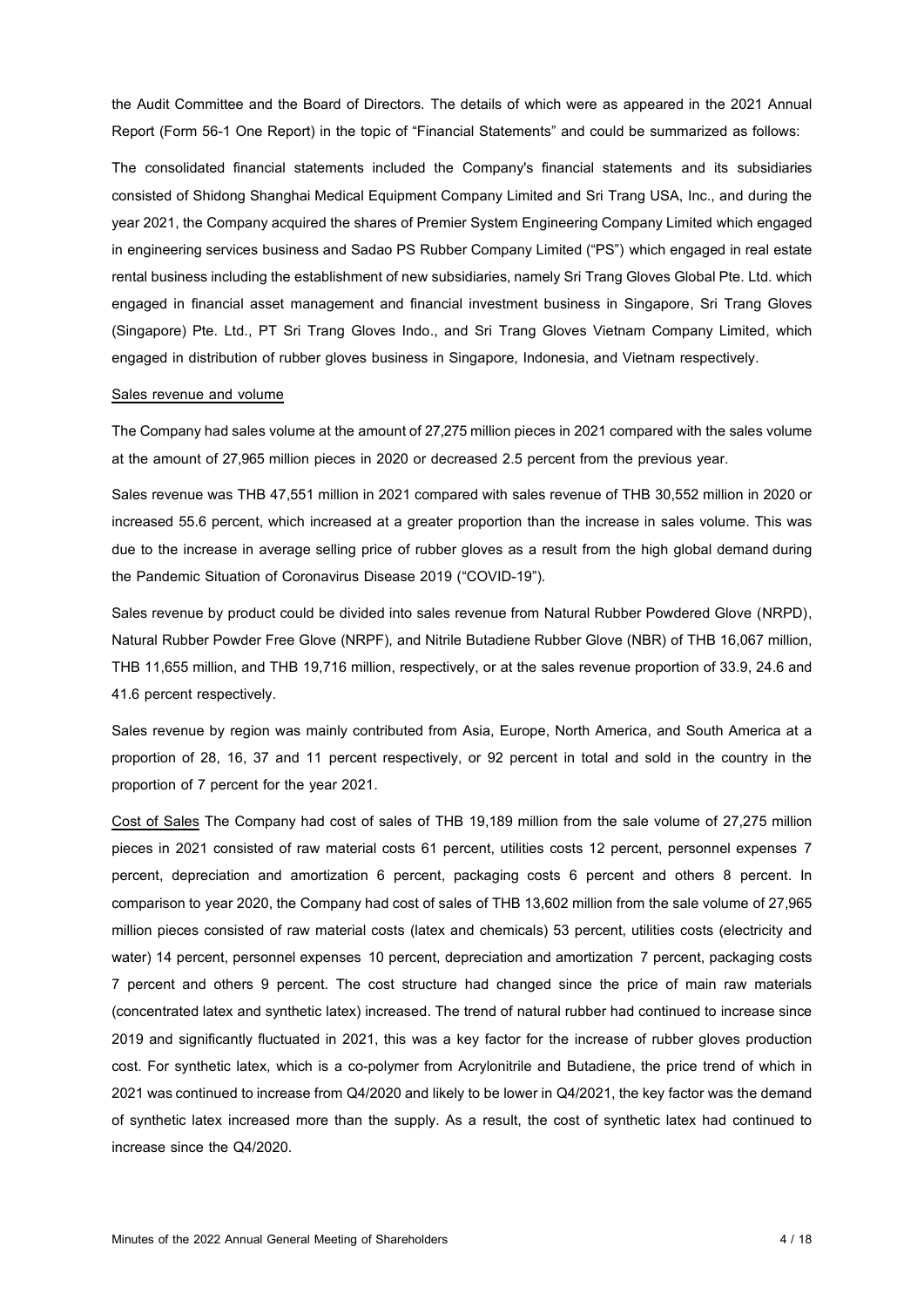Foreign Exchange was one of the key factors of the Company's performance due to 90 percent of our products had sold as export. The trend of THB per USD was weakened in 2021. If comparing with the currency of our main competitor in Malaysia, the average exchange rate of MYR during the same period was slightly weaker. As a result, the Company had advantage from the foreign exchange in the previous year.

Gross Profit The Company had gross profit of THB 28,259 million or 59.4 percent from sales revenue in 2021 compared to THB 16,887 million or 55.3 percent in 2020. The increase of gross profit margin was mainly from the increase of selling price and sales volume due to high demand of rubber gloves in the market. Even though the raw material price had increased but the increase of selling price was able to cover the increase of such raw materials, energy and packaging costs.

Selling and Distribution Expenses was THB 1,376 million in 2021 which consisted of transportation costs 72 percent, personnel expenses 13 percent, brokerage cost 7 percent, and other expenses 8 percent. The increase of selling and distribution expenses was a result of higher proportion of the CIF Term sales than previous year, which increased the ocean freight cost to the Company. However, such cost was already added into the selling price to customers. In 2021, there had been a shortage of container which affected the export business all over the world, causing the Company to have an impact on managing the transportation costs. One of the solutions is to suggest the customers to change their incoterms from FOB to CIF Term, which made the Company to have a better flexibility to manage such a problem. For the increase of personnel expenses of marketing and sales, this was a transfer of staffs from Sri Trang Agro-Industry Public Company Limited ("STA") to the Company, as a result from the restructuring of the group and sales.

Administrative Expenses was THB 867 million in 2021, which was mainly from the personnel expenses of 52 percent in accordance with the Company's result and other expenses of 23 percent and the increase of other expenses i.e. share-based payment, professional fee for the listing on the Singapore Exchange, and healthcare expenses for employees during the COVID-19 pandemic such as vaccinations and accommodation for factory quarantines.

Interest and Tax Expenses The Company had interest expenses of THB 127 million in 2021, decreased from THB 142 million in 2020, the partial interest was included in the cost of acquisition of fixed assets. The remaining loan at the end of year 2021 was THB 8,461 million, consisted of long-term loan of THB 7,128 million and short-term loan (maturity date within 1 year) of THB 1,333 million. All outstanding loan was the loan under the Rubber Authority of Thailand ("RAOT")'s subsidy program. The Company expected to receive the interest subsidy annually from the increase of consumption of concentrated latex that complied with the conditions of the program.

Tax expenses at the amount of THB 2,172 million was a result from the significant increase of the Company's operating profit while the effective tax rate was at 8.4 percent, decreased from 9.7 percent in the previous year. This was because of the Company's operating income derived from BOI-promoted activities as a result of increased production capacity and recognition of deferred tax income relating to profit in intercompany inventories.

Net Profit The Company had net profit of THB 23.704 million or 49.9 percent in 2021, compared to the previous year, the Company had net profit of THB 14,416 million or 47.2 percent. In addition to the sales revenue factor,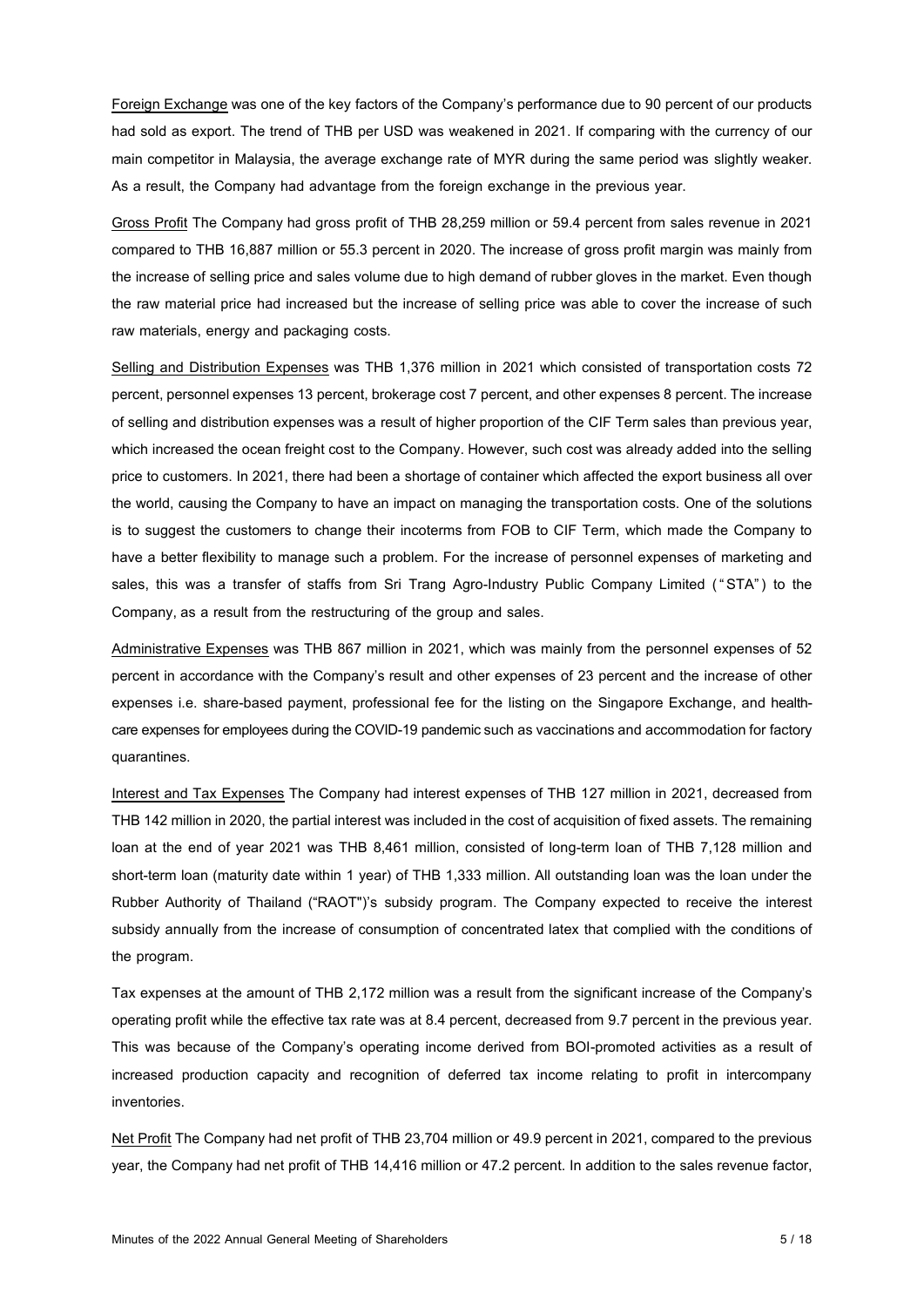the Company had an increase of other income which was mainly from the sales of scrap materials and income from the interest subsidy pursuant to the RAOT's program.

Financial Statements as of 31 December 2021, the Company had total assets at the amount of THB 51,303 million which consisted of current assets of THB 29,546 million or 57.6 percent and non-current assets of THB 21,757 million or 42.4 percent.

The Company had cash and cash equivalents of THB 21,006 million which decreased from previous year mainly from investment in the factory expansion, establishment of companies in abroad and dividend payment. The Company had account receivable of THB 2,816 million decreased from the previous year which was mainly from the decrease of sales volume in Q4/2021, and had inventory of THB 4,778 million increased from the volume and raw material prices that significantly increased at the end of the quarter 4/2021. For property, plant and equipment of THB 20,370 million, increased 109 percent, which was mainly from the increase of investment in the expansion of the production capacity and deferred tax assets relating to the increase in profit intercompany inventories among the Group.

The Company had the total liabilities of THB 13,090 million and total shareholders' equity ofTHB 38,213 million or representing 26 percent of total assets. The total liabilities consisted of trade payables and other trade payables of THB 3,621 million, short-term loan (maturity date within 1 year) of THB 1,333 million, and long-term loan of THB 7,128 million.

The Company's total shareholders' equity consisted of the paid-up capital of THB 1,431 million, premium on ordinary shares of THB 14,463 million, and the retained earnings of THB 21,812 million.

Financial Ratios consisted of:

- Gross Profit Margin was 59.4 percent, which increased from the increase of both selling price and sales volume at a greater proportion than the increase in cost of goods sold.
- EBITDA Margin was 57.3 percent and Net Profit Margin was 49.9 percent.
- Current Ratio was 5.23 times, which was mainly from cash and cash equivalents mainly from the cash from investment in the production expansion project and cash flow from operation.
- Cash Cycle was 35.97 days.
- Debt to Equity Ratio was 0.34 times due to the increase from the surplus of shareholders' equity and retained earnings from the increase in operating results.
- Fixed Assets Turnover Ratio was 3.23 times due to the increase the value of fixed assets 109 percent, mainly from the expansion project which was an asset under construction and installation that would be able to use its full capacity in the future after the machines are ready for use.
- Return on Asset was 49.62 percent.
- Return on Equity was 67.27 percent.
- Earnings per Share was THB 8.29 and Dividend Payout Ratio was 54.8 percent.

In addition to the outstanding performance, the Company continued to strive to be a global leader in the rubber glove business that operates the business with social and environmental responsibility throughout value chain under the concept of "Clean World Clean Gloves" that cares about product quality, taking into consideration environmental, social and corporate governance issues to create long-term added value for shareholders and all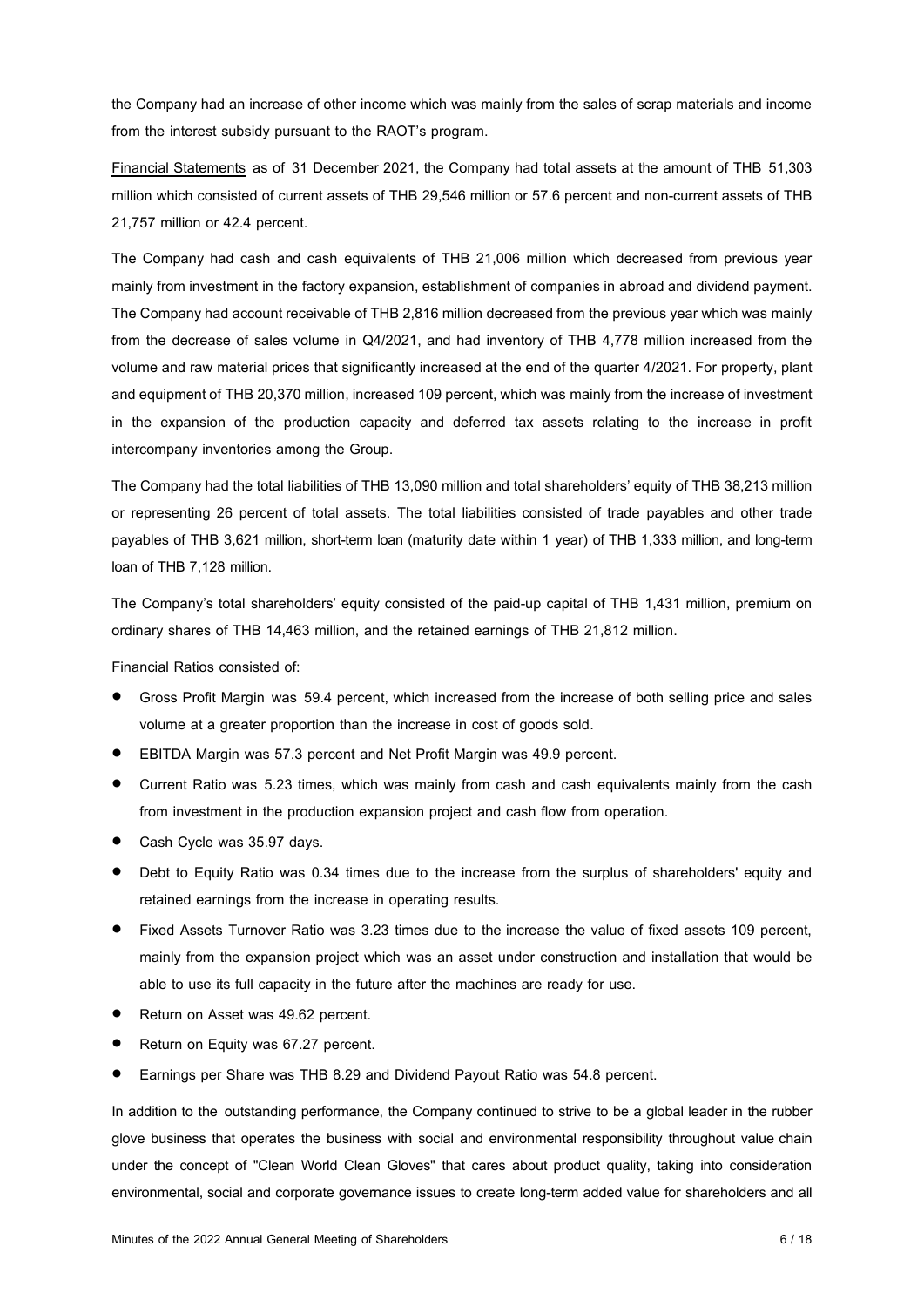stakeholders in order to develop the organization towards sustainable growth. The environmental, social, and corporate governance (ESG) performance and awards of the previous year could be summarized as follows:

### **Environmental**

The company focused on using environmentally friendly technology, promoted the use of renewable energy and placed an importance on reduction of resources and energy consumption and greenhouse gas emissions by setting medium-term goals within 5 years. In 2021, the significant environmental performance were as follows:

- Climate Change, the Company encouraged to search the significant sources of greenhouse gas emissions and passed the assessment of Carbon Footprint for Organization (CFO) covered all 3 factories, namely Hat Yai Branch, Trang Branch and Surat Thani Branch. The data has been verified by the Faculty of Energy and Environment, University of Phayao which registered with the Greenhouse Gas Management Organization (Public Organization).The Company used the greenhouse gas emissions of 2021 as a base year for the target in order to reduce 10 percent of greenhouse gas emissions per product unit within 2026.
- Energy Consumption, the Company was able to reduce 8 percent of energy consumption per product unit compared to the target which was mainly from the increase of efficiency and energy conservation projects.
- Water and Wastewater Management, the Company managed the water according to 3RS principle (Reduce, Reuse & Recycle) and focused on conservation of groundwater. As a result, the Company was able to reduce 2 percent of used water per product unit compared to the target.
- Waste Management, the Company adhered to the 3Rs principle in waste management and focused on reusing the waste and reducing waste disposal. As a result, the Company was able to reduce 7 percent of waste per production unit compared to the target.

#### **Social**

The Company realized the importance of human rights and fair treatment of employees and complied with the BSCI standards in order to maximize the benefits of employees, customers, communities, and surrounding society as well as taking care of employees to have a good quality of life, career advancement, and safe workplace. In 2021, the Company conducted human rights risk assessment for employees and communities surrounding the factory, it was found that there was no identification of human rights risk issues for both groups.

In addition, the Company also took into consideration the animal welfare and participation in community and social development in various aspects such as good health and occupational health, career development and livelihood to generate income for the communities surrounding the factory as well as helping disaster victims and underprivileged regularly.

### **Corporate Governance**

The Company operated the business in compliance with the good corporate governance policy by considering the best interests of shareholders and all stakeholders for leading the creation of sustainable business value. In 2021, the Company received the result of corporate governance assessment in the 4-star group or very good level from the Thai Institute of Directors Association and the Company was selected to be a member of Thailand Sustainability Investment (THSI) of the year 2021 from the Stock Exchange of Thailand. For the customers relationship, the results of customers satisfaction assessment tended to increase in every year.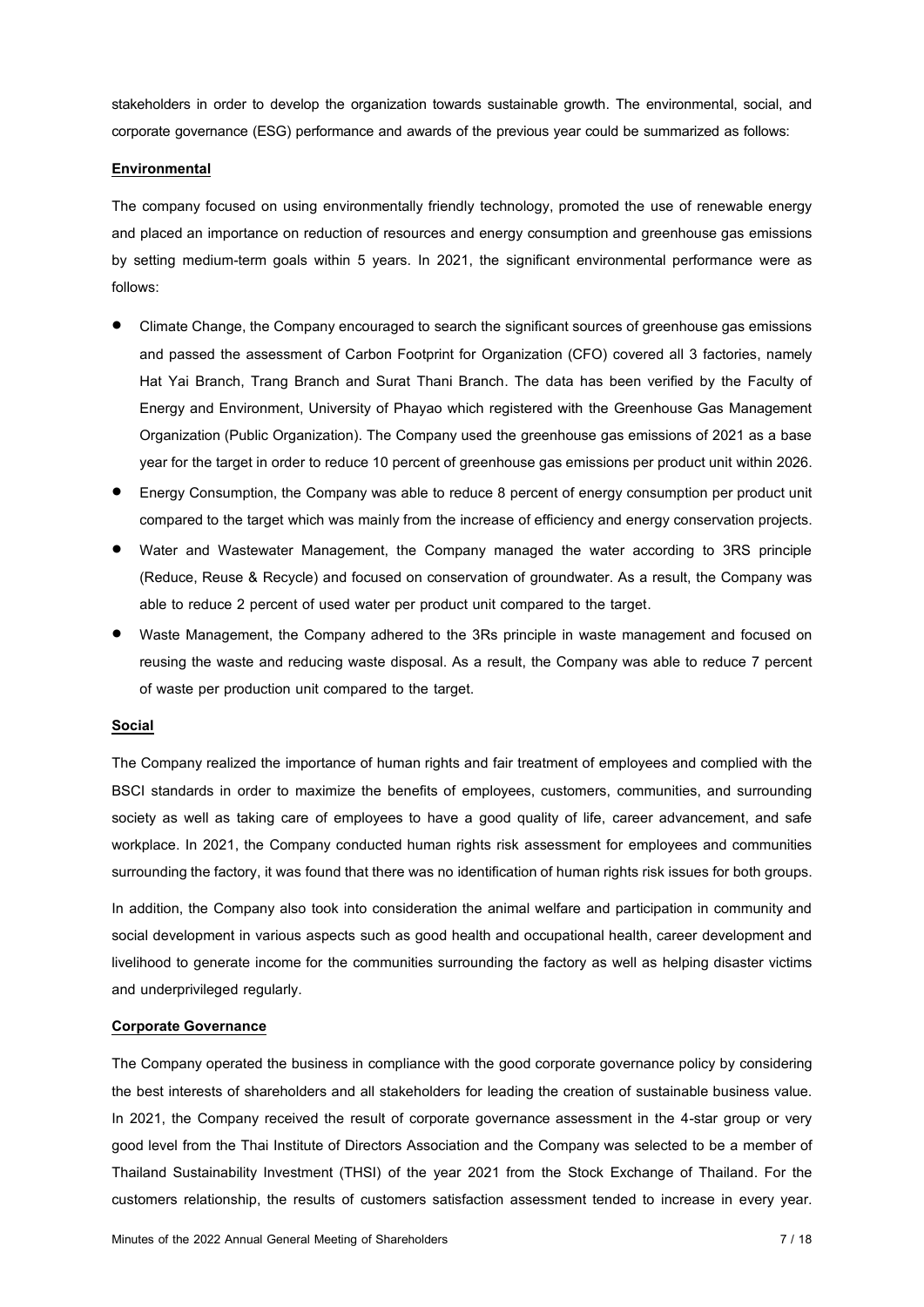In addition, the Company submitted the application for the certification of membership of Thai Private Sector Collective Action Against Corruption (CAC) in March 2021.

The Chairman would give the Meeting an opportunity to express opinion and make inquiry in relation to this agenda item. Nevertheless, no shareholder expressed any opinion or make any inquiry on the agenda item. After that the Chairman requested the Meeting to pass a resolution on the agenda item. The resolution of this agenda item must be passed with a simple majority vote of the shareholders attending the meeting and casting their votes.

**Resolution:** The Meeting acknowledged the performance results of the Board of Directors for the year 2021 and resolved to approve the audited financial statements for the year ended 31 December 2021 as proposed, with a simple majority vote of the shareholders attending the meeting and casting their votes as follows:

| <b>Shareholders' Votes</b> | <b>No. of Votes</b> | <b>Percentage</b> |
|----------------------------|---------------------|-------------------|
| Approval                   | 2,010,226,019       | 100,0000          |
| Disapproval                | 0                   | 0.0000            |
| Abstention                 | 0                   |                   |
| Invalid Voting Card(s)     | 0                   | 0.0000            |
| Total (202 persons)        | 2,010,226,019       |                   |

### **Agenda 3 To consider and approve the allocation of profit and the dividend payment for the year 2021**

The Chairman requested Mrs. Oralak Nakin, Finance and Account Manager, to present this agenda item to the Meeting.

Mrs. Oralak Nakin presented to the Meeting that the Company has to pay dividend distributions to shareholders at least 50 percent of its net profit based on the Company's separate financial statements after deductions of corporate income tax and allocation of all types of reserves in accordance with the Company's Articles of Association and applicable laws. Dividend payment shall be made by taking into consideration relevant factors such as the Company's financial position, operating results, cash flow and the ability of the Company's subsidiaries to make dividend payments including the projected capital requirements for future growth, economic conditions, possible impacts from external factors on the operations of the Company and such other considerations as our Board of Directors may consider appropriate.

Moreover, according to the Public Limited Companies Act B.E. 2535 (1992) (as amended) and the Company's Articles of Association, the Company shall allocate no less than 5 percent of its annual net profit deduct from the accumulated losses brought forward (if any) to be legal reserve until this reserve attains an amount not less than ten (10) percent of the registered capital. In this regard, the Company made full legal reserve as required by law, therefore, the Company did not set aside additional legal reserve at this Shareholders' Meeting.

According to the operating results and the financial position of the Company pursuant to the separate financial statements for the year ended 31 December 2021, the Company had a net profit in the amount of THB 24,261.29 million and unappropriated retained earnings in the amount of THB 21,675.30 million. Thus, the Meeting was proposed to consider and approve the allocation of profit for the dividend payment at the rate of THB 4.65 per share or equivalent to the total dividend in the amount of approximately THB 13,305.61 million.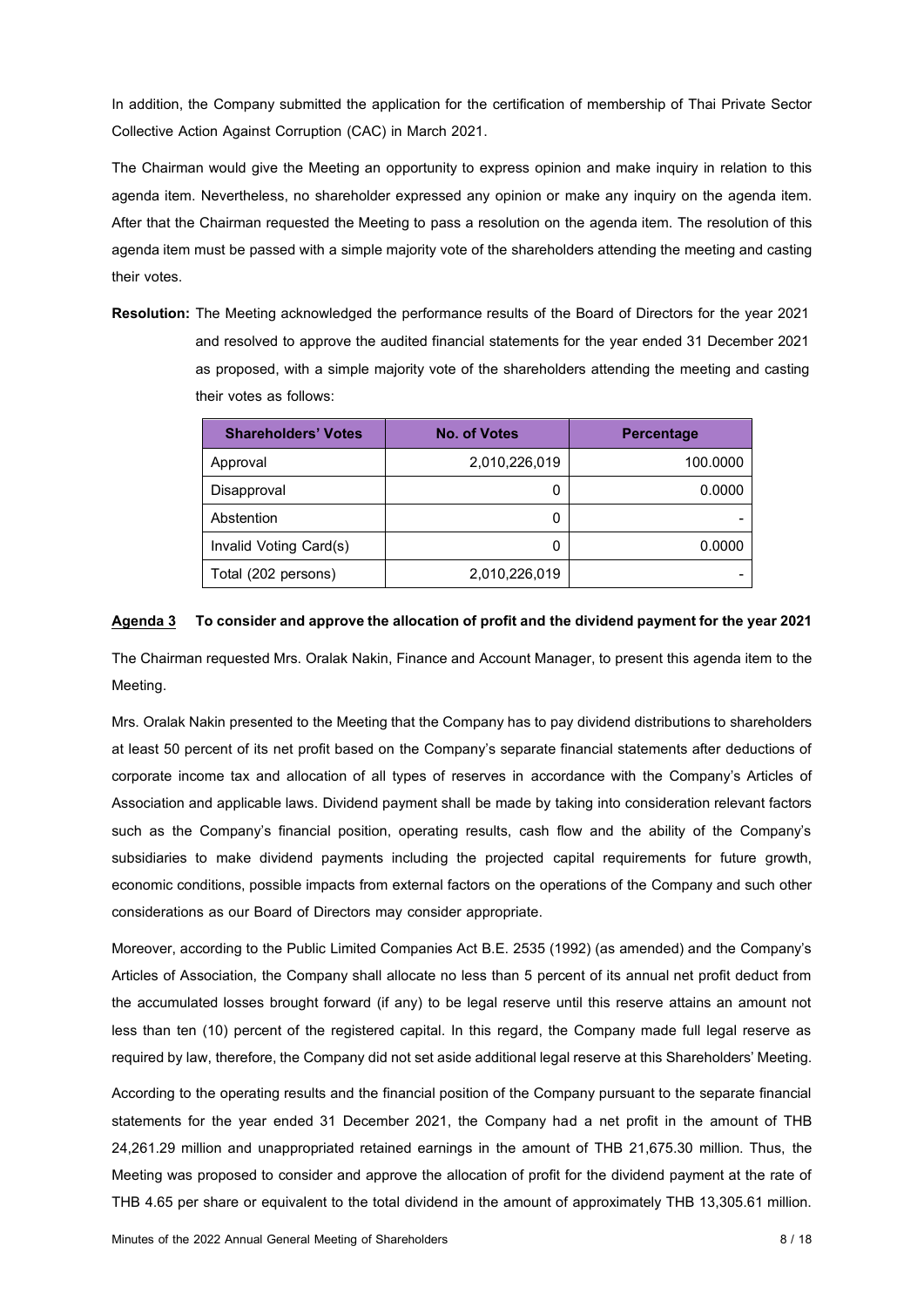In this regard, the Company had already made the interim dividend payment in the total amount of THB 11,444.49 million, or at the rate of THB 4 per share. Therefore, it remained the dividend payment at the rate of THB 0.65 per share, or equivalent to the dividend to be paid in the amount of approximately THB 1,861.12 million, which would be paid from the Company's profits generated by the earnings under BOI privilege that was eligible for withholding tax exemption at the rate of THB 0.65 per share, equivalent to the amount of THB 1,861.12 million. The Company set the date for determining the names of shareholders who would be entitled to receive the dividend (Record Date) on 20 April 2022 (XD sign would be posted on 19 April 2022). The shareholders who held shares in the Company through direct securities accounts with the Central Depository (Pte) Limited ("CDP") ("Depositors") or persons with shares standing to the credit of their securities accounts with the Depository Agents at 5.00 p.m. (Singapore time) on 20 April 2022 would be entitled to receive the dividend. In this regard, the dividend would be paid on 5 May 2022.

|                                                   | 2021                  | 2020                       |
|---------------------------------------------------|-----------------------|----------------------------|
| <b>Net profit (Separate Financial Statements)</b> | THB 24,261.29 million | THB 13,683.66 million      |
| Unappropriated retained earnings                  | THB 21,675.30 million | THB 14,551.96 million      |
| Earning per Share*                                | <b>THB 8.29</b>       | <b>THB 5.94</b>            |
| <b>Dividend per Share</b>                         | THB 4.65              | THB 2.625                  |
| Interim Dividend No. 1                            | THB 1.50              | THB 0.625                  |
| Interim Dividend No. 2                            | THB 1.25              |                            |
| Interim Dividend No. 3                            | THB 1.25              |                            |
| Dividend No. 4                                    | THB 0.65              | THB 2.00                   |
| <b>Total Dividend Payment</b>                     | THB 13,305.61 million | <b>THB 7,501.1 million</b> |
| Dividend Payout Ratio (%)**                       | 54.8%                 | 54.8%                      |

#### **Comparison on Dividend Payment Details**

Remark: \*Earning per share is calculated by dividing profit for the year attributable to equity holders of the Company (excluding other comprehensive income) by the weighted average number of newly issue ordinary shares during the year and adjusting the number of newly issue ordinary shares to reflect the impact on changing of par value in Quarter 4/2020, as if the change of par value of such ordinary shares was effective since the first day of 2019 as shown in earning per share above.

\*\*Dividend Payout Ratio (%) is calculated from profit of the Company's separate financial statements.

The Chairman would give the Meeting an opportunity to express opinion and make inquiry in relation to this agenda item. Nevertheless, no shareholder expressed any opinion or make any inquiry on the agenda item. After that the Chairman requested the Meeting to pass a resolution on the agenda item. The resolution of this agenda item must be passed with a simple majority vote of the shareholders attending the meeting and casting their votes.

**Resolution:** The Meeting resolved to approve the dividend payment for the year 2021 at the rate of THB 4.65 per share or equivalent to the total dividend in the amount of approximately THB 13,305.61 million which was in accordance with the Company's dividend policy. The Company had already made the interim dividend payment at the rate of THB 4.00 per share, or equivalent to the amount of 11,444.49 million and the remaining dividend at the rate of THB 0.65 per share, or equivalent to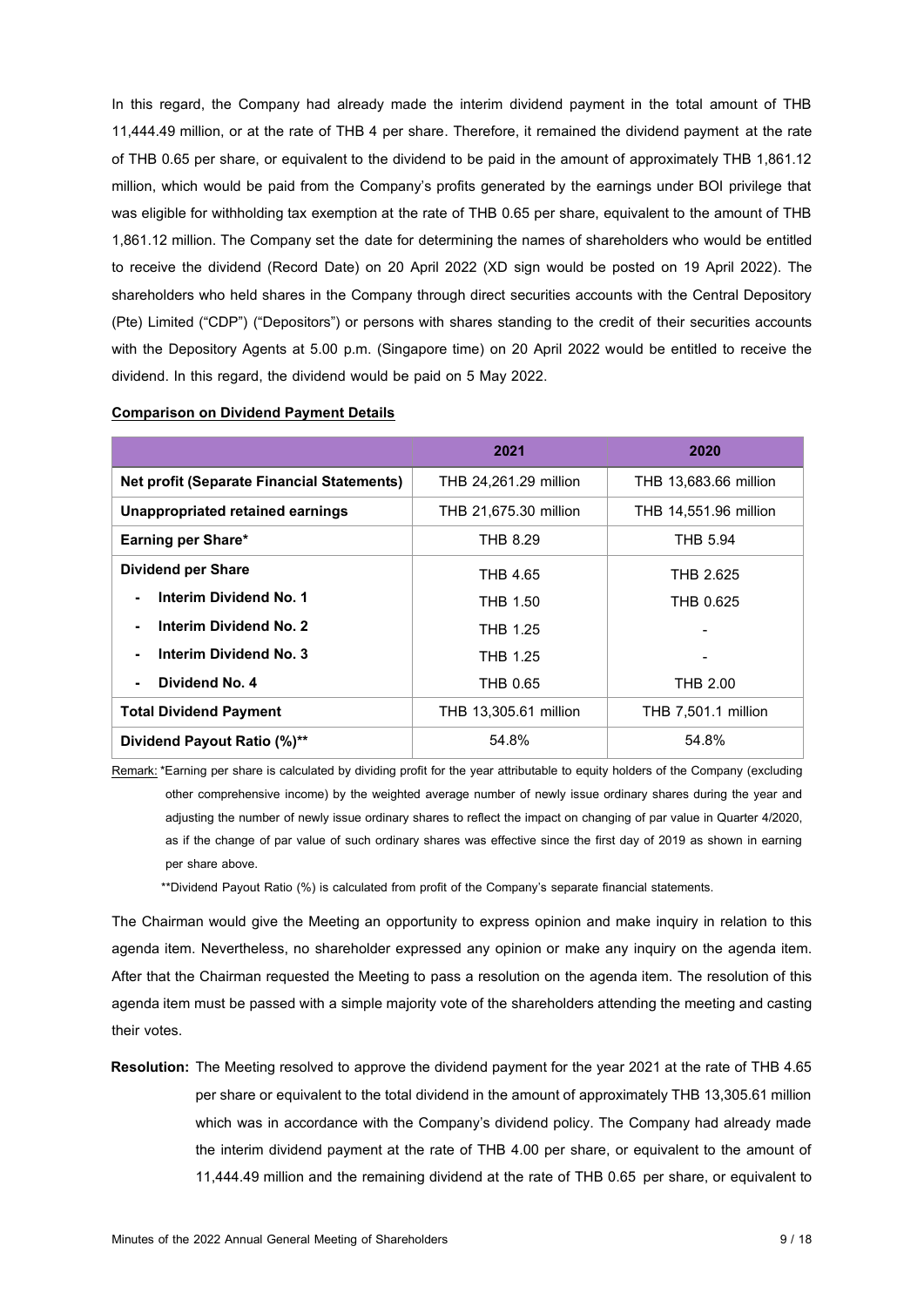the amount of approximately THB 1,861.12 million would be paid to the shareholders whose names appear on the date to determine the shareholders who would be entitled to receive the dividend payment (Record Date) on 20 April 2022, the shareholders who held shares in the Company through direct securities accounts with the Central Depository (Pte) Limited ("CDP") ("Depositors") or persons with shares standing to the credit of their securities accounts with the Depository Agents at 5.00 p.m. (Singapore time) on 20 April 2022 would be entitled to receive the dividend, and the dividend would be paid on 5 May 2022, with a simple majority vote of the shareholders attending the meeting and casting their votes as follows:

| <b>Shareholders' Votes</b> | No. of Votes  | <b>Percentage</b> |
|----------------------------|---------------|-------------------|
| Approval                   | 2,010,095,619 | 100.0000          |
| Disapproval                | 0             | 0.0000            |
| Abstention                 | 135.400       |                   |
| Invalid Voting Card(s)     | 0             | 0.0000            |
| Total (202 persons)        | 2,010,231,019 |                   |

## **Agenda 4 To consider and approve the appointment of directors to replace those who will retire by rotation in2021**

The Chairman requested Mr. Kitichai Sincharoenkul, Chairman of Nomination Committee, to present this agenda item to the Meeting.

Mr. Kitichai Sincharoenkul presented to the Meeting that according to the Public Limited Companies Act B.E. 2535 (1992) (as amended) and the Company's Articles of Association, one-third of all the Company's directors shall vacate office at every Annual General Meeting of Shareholders or, if the number of directors is not a multiple of three, then the nearest number to one-third shall retire from office and the retired directors shall be eligible for re-election. In the 2022 Annual General Meeting of Shareholders, there were 4 directors who are due to retire by rotation as follows:

| Name-Surname                  | <b>Position</b>      |
|-------------------------------|----------------------|
| 1. Mrs. Unakorn Phruithithada | Independent Director |
| 2. Gen. Bundit Boonyapan      | Independent Director |
| 3. Mr. Vitanath Sincharoenkul | Director             |
| 4. Ms. Jarinya Jirojkul       | Director             |

The Nomination Committee (excluding the member of the Nomination Committee who had a conflict of interest) had considered and viewed that the 4 directors who would retire by rotation have the knowledge, capability, experience, skills that would be beneficial to the Company's operation, ethic, and they had full qualifications and did not have any prohibited characteristics under the Public Limited Companies Act B.E. 2535 (1992) (as amended), the Securities and Exchange Act B.E. 2535 (1992) (as amended), and the relevant regulations. In addition, the independent directors could express their opinions independently and also possessed the qualifications in accordance with the definition of independent director of the Company which was in line with the Notifications of the Capital Market Supervisory Board.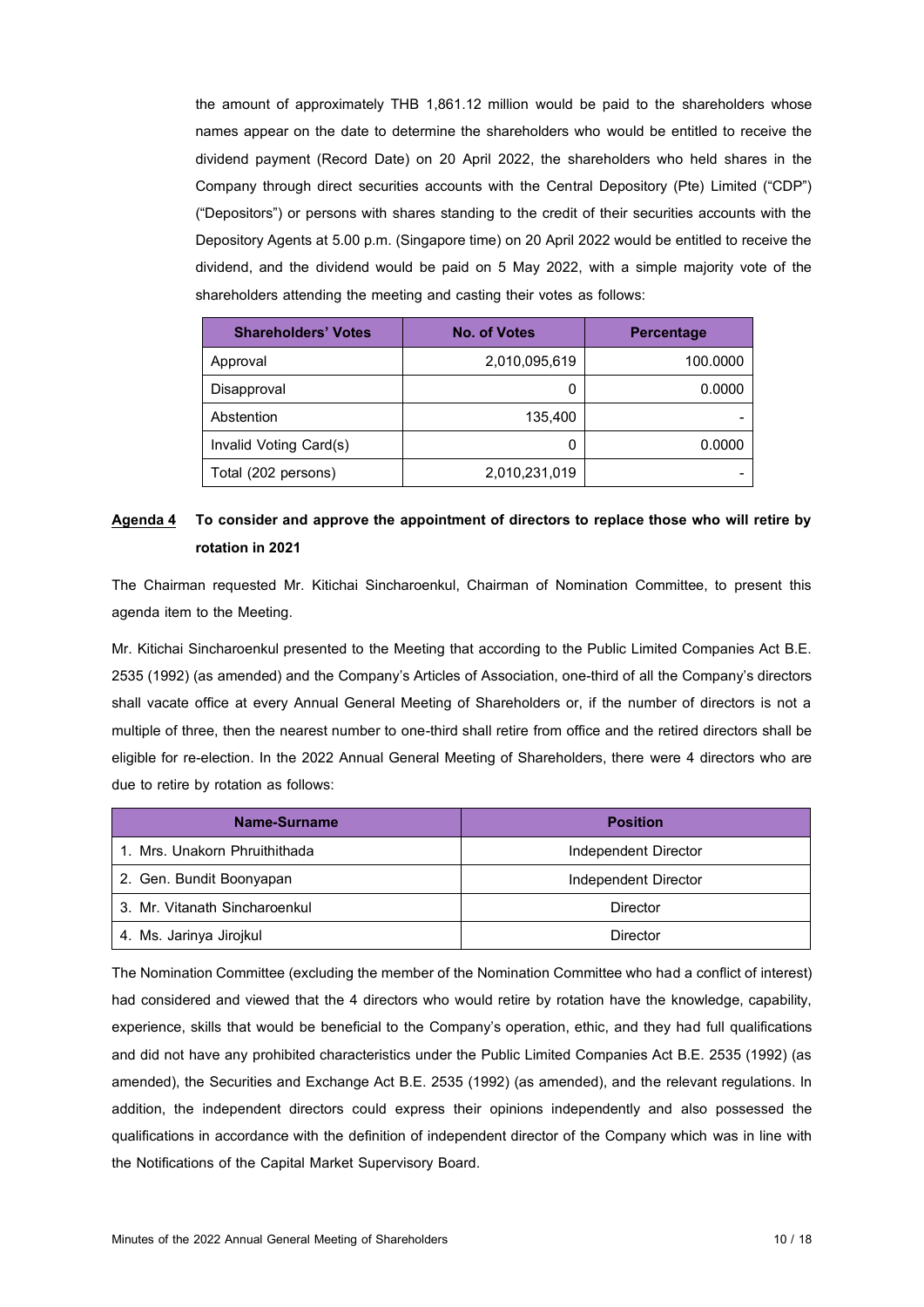In this regard, the 4 candidates nominated for re-election as directors of the Company had undergone the review process by the Board of Directors. The Board of Directors (excluding the directors who had a conflict of interest) had thoroughly considered and viewed that 4 directors had suitable qualifications, and the independent directors could express their opinions independently, and concurred with the opinion of the Nomination Committee in all aspects.

Therefore, the Meeting was proposed to consider the re-election of these 4 persons, namely Mrs. Unakorn Phruithithada, Gen. Bundit Boonyapan, Mr. Vitanath Sincharoenkul, and Ms. Jarinya Jirojkul, as the directors of the Company for another term of office. In this regard, Mrs. Unakorn Phruithithada and Gen. Bundit Boonyapan would hold the positions of independent directors of the Company. Profiles and work experience of each nominated director to be re-elected as the directors of the Company for another term of office were shown in Enclosure 3 of the Invitation to the Meeting.

The Chairman would give the Meeting an opportunity to express opinion and make inquiry in relation to this agenda item. Nevertheless, no shareholder expressed any opinion or make any inquiry on the agenda item. After that the Chairman requested the Meeting to pass a resolution on the agenda item. The resolution of this agenda item must be passed with a simple majority vote of the shareholders attending the meeting and casting their votes.

- **Resolution:** The Meeting resolved to approve the re-election of these 4 persons, namely Mrs. Unakorn Phruithithada, Gen. Bundit Boonyapan, Mr. Vitanath Sincharoenkul, and Ms. Jarinya Jirojkul, who were due to retire by rotation as the directors of the Company for another term of office with a simple majority vote of the shareholders attending the meeting and casting their votes as follows:
	- 1) A resolution was passed to approve the election of Mrs. Unakorn Phruithithada as independent director.

| <b>Shareholders' Votes</b> | <b>No. of Votes</b> | <b>Percentage</b> |
|----------------------------|---------------------|-------------------|
| Approval                   | 2,010,182,919       | 100.0000          |
| Disapproval                |                     | 0.0000            |
| Abstention                 | 101,100             |                   |
| Invalid Voting Card(s)     | 0                   | 0.0000            |
| Total (205 persons)        | 2,010,284,019       |                   |

2) A resolution was passed to approve the election of Gen. Bundit Boonyapan as independent director.

| <b>Shareholders' Votes</b> | <b>No. of Votes</b> | <b>Percentage</b> |
|----------------------------|---------------------|-------------------|
| Approval                   | 2,008,549,219       | 99.9182           |
| Disapproval                | 1,642,700           | 0.0817            |
| Abstention                 | 92.100              |                   |
| Invalid Voting Card(s)     | 0                   | 0.0000            |
| Total (205 persons)        | 2,010,284,019       |                   |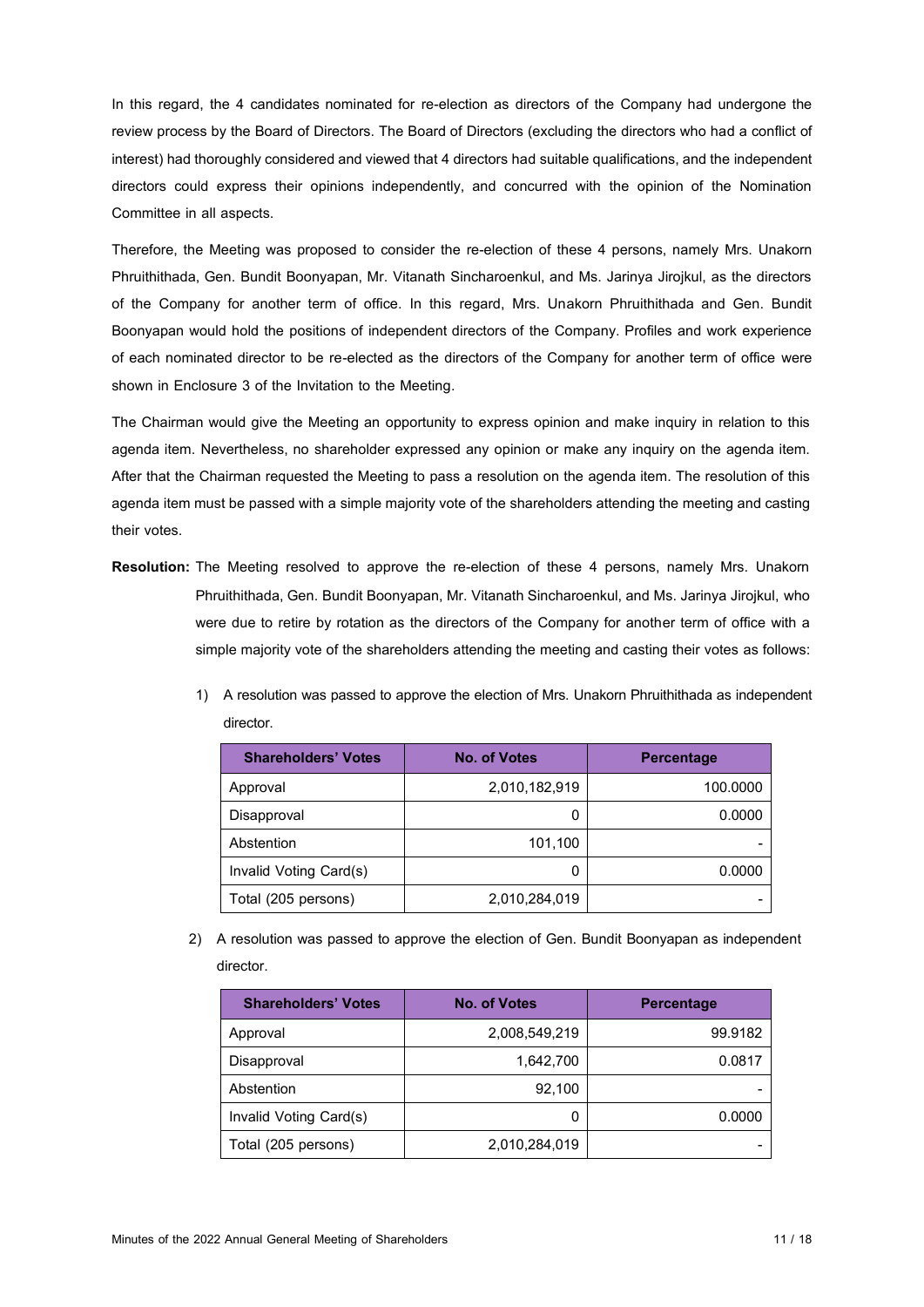3) A resolution was passed to approve the election of Mr. Vitanath Sincharoenkul as director.

| <b>Shareholders' Votes</b> | <b>No. of Votes</b> | <b>Percentage</b> |
|----------------------------|---------------------|-------------------|
| Approval                   | 2,004,564,636       | 99.72000          |
| Disapproval                | 5,627,283           | 0.2799            |
| Abstention                 | 92,100              |                   |
| Invalid Voting Card(s)     | 0                   | 0.0000            |
| Total (205 persons)        | 2,010,284,019       |                   |

4) A resolution was passed to approve the election of Ms. Jarinya Jirojkul as director.

| <b>Shareholders' Votes</b> | <b>No. of Votes</b> | <b>Percentage</b> |
|----------------------------|---------------------|-------------------|
| Approval                   | 2,007,792,229       | 99.8873           |
| Disapproval                | 2,264,290           | 0.1126            |
| Abstention                 | 227,500             |                   |
| Invalid Voting Card(s)     | 0                   | 0.0000            |
| Total (205 persons)        | 2,010,284,019       |                   |

#### **Agenda 5 To consider the election of new director**

 The Chairman requested Mr. Kitichai Sincharoenkul, Chairman of Nomination Committee, to present this agenda item to the Meeting.

Mr. Kitichai Sincharoenkul presented to the Meeting that due to the fact that Clinical Professor Dr. Sarana Boonbaichaiyapruck resigned from the independent director position due to his other business engagement, effective from 14 January 2022, it resulted in the vacancy of independent director position. To be in line with the Notifications of the Capital Market Supervisory Board and the Charter for Board of directors which stipulated that at least one-third of the total number of directors shall be independent directors and the minimum number of independent directors shall be three, the Nomination Committee therefore had selected the person who had the suitable qualifications and experience to hold the independent director position of the Company in accordance with criteria and procedure of nomination of director. The Nomination Committee had considered the profile and qualifications of Mr. Thanatip Upatising and viewed that he had knowledge, capability, experience, skill that would be beneficial to the Company's operation, and he had full qualifications and did not have any prohibited characteristics under the Public Limited Companies Act B.E. 2535 (1992) (as amended), the Securities and Exchange Act B.E. 2535 (1992) (as amended), and the relevant regulations. In addition, he also possessed the qualifications in accordance with the definition of independent director of the Company which was in line with the Notifications of the Capital Market Supervisory Board.

In this regard, the candidate nominated for election as new director of the Company had undergone the review process by the Board of Directors. The Board of Directors had thoroughly considered and viewed that Mr. Thanatip Upatising had suitable qualifications and concurred with the opinion of the Nomination Committee in all aspects. Therefore, the Meeting was proposed to approve the election of Mr. Thanatip Upatising as the new director of the Company and he would hold the position of independent director. As a result, the Board of Directors would consist of 12 members as the same. Profiles and work experience of Mr. Thanatip Upatising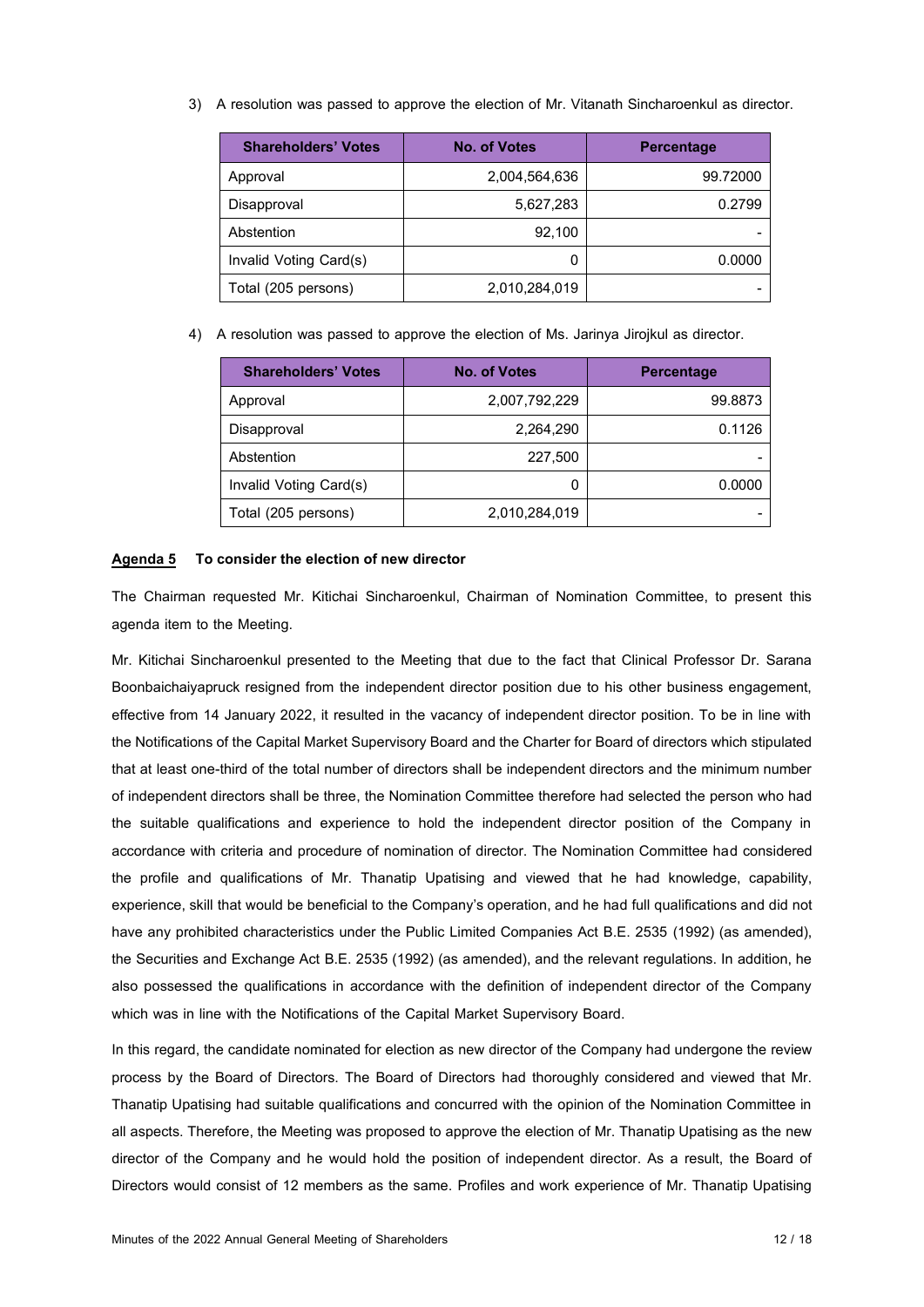who was nominated for the election of new director of the Company was appeared in Enclosure 4 of the Invitation to the Meeting.

The Chairman would give the Meeting an opportunity to express opinion and make inquiry in relation to this agenda item. Nevertheless, no shareholder expressed any opinion or make any inquiry on the agenda item. After that the Chairman requested the Meeting to pass a resolution on the agenda item. The resolution of this agenda item must be passed with a simple majority vote of the shareholders attending the meeting and casting their votes.

**Resolution:** The Meeting resolved to approve the election Mr. Thanatip Upatising as the new director of the Company and he would hold an independent director position, with a simple majority vote of the shareholders attending the meeting and casting their votes as follows:

| <b>Shareholders' Votes</b> | <b>No. of Votes</b> | <b>Percentage</b> |
|----------------------------|---------------------|-------------------|
| Approval                   | 2,010,191,919       | 99.9990           |
| Disapproval                | 19,300              | 0.0009            |
| Abstention                 | 72,800              |                   |
| Invalid Voting Card(s)     | 0                   | 0.0000            |
| Total (205 persons)        | 2,010,284,019       |                   |

### **Agenda 6 To consider and determine the remuneration of directors for the year 2022**

The Chairman presented to the Meeting that according to the Public Limited Companies Act B.E. 2535 (1992) (as amended) and the Company's Articles of Association, the Company's directors were eligible to receive remuneration in the form of a monthly remuneration, meeting allowance, pension, bonus, or other benefits in accordance with the approval of the Shareholders' Meeting.

The Remuneration Committee had considered the directors' remuneration in accordance with the Company's performance result, responsibility and performance of each director, and concluded that it would be in line with the same industry standards as well as sufficient to motivate and retain quality directors to work with the Company pursuant to the directors' remuneration policy of the Company. Therefore, the Remuneration Committee deemed it appropriate to increase the monthly remuneration in each position, but the meeting allowance should remain at the same rate as follows:

|                                     | <b>Remuneration (THB)</b> |                      |                      |
|-------------------------------------|---------------------------|----------------------|----------------------|
|                                     | <b>Year 2022</b>          | <b>Year 2021</b>     | <b>Change</b>        |
| <b>Monthly Remuneration</b>         | (per month / person)      | (per month / person) | (per month / person) |
| Chairman of the Board of Directors  | 110,000                   | 100,000              | 10,000               |
| Director / Independent Director     | 80,000                    | 70,000               | 10.000               |
| Chairman of the Audit Committee     | 110,000                   | 100,000              | 10.000               |
| Member of the Audit Committee       | 90,000                    | 80,000               | 10.000               |
| Chairman of the Executive Committee | 110,000                   | 100,000              | 10.000               |
| Member of the Executive Committee   | 90,000                    | 80,000               | 10.000               |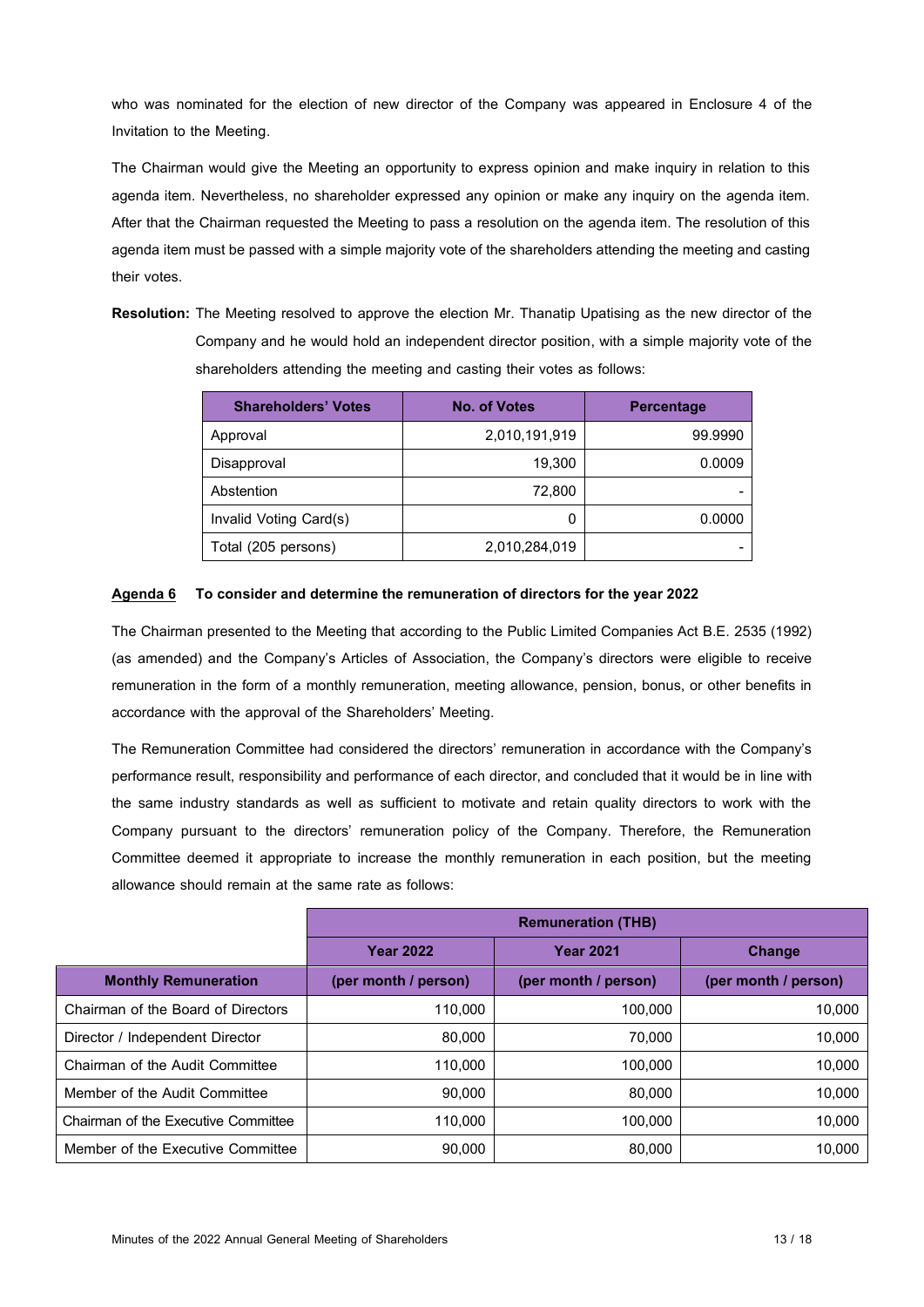|                                   | <b>Remuneration (THB)</b> |                           |                           |
|-----------------------------------|---------------------------|---------------------------|---------------------------|
|                                   | <b>Year 2022</b>          | <b>Year 2021</b>          | <b>Change</b>             |
| <b>Meeting Allowance</b>          | (per attendance / person) | (per attendance / person) | (per attendance / person) |
| <b>Board of Directors</b>         | None                      | None                      |                           |
| Audit Committee                   | None                      | None                      |                           |
| <b>Executive Committee</b>        | None                      | None                      |                           |
| <b>Nomination Committee</b>       | 2,000                     | 2,000                     |                           |
| <b>Remuneration Committee</b>     | 2,000                     | 2,000                     |                           |
| <b>Risk Management Committee</b>  | 2,000                     | 2,000                     |                           |
| Corporate Governance and          | 2,000                     |                           |                           |
| Sustainable Development Committee |                           |                           |                           |

Remark: \* The Board of Directors' Meeting on 10 August 2021 resolved to approve the appointment of Corporate Governance and Sustainable Development Committee

\*\* The director would receive the highest monthly remuneration from only one of the positions he/she held.

\*\*\* Only independent directors, who held any positions in the sub-committees as mentioned above, would be paid according to the actual attendance.

\*\*\*\*Other than the shares allocation to the directors under STGT ESOP as resolved by the extraordinary general meeting of shareholders held on 22 November 2019, which was disclosed in the 2021 Annual Registration Statement / Annual Report (Form 56-1 One Report), the directors did not receive any benefit other than those specified above.

The Board of Directors had considered the directors' remuneration as recommended by the Remuneration Committee which had carefully considered the matter by taking into consideration the suitability and various factors. Therefore, the Meeting was proposed to determine the remuneration of directors as per above details.

The Chairman would give the Meeting an opportunity to express opinion and make inquiry in relation to this agenda item. Nevertheless, no shareholder expressed any opinion or make any inquiry on the agenda item. After that the Chairman requested the Meeting to pass a resolution on the agenda item. The resolution of this agenda item must be passed with a vote of no less than two-thirds of the total number of votes of the shareholders attending the meeting.

**Resolution:** The Meeting resolved to approve the determination of the directors' remuneration for the year 2022 by increasing the monthly remuneration in each position but remaining the meeting allowance at the same rate as proposed, with a vote of no less than two-thirds of the total number of votes of the shareholders attending the meeting as follows.

| <b>Shareholders' Votes</b> | <b>No. of Votes</b> | <b>Percentage</b> |
|----------------------------|---------------------|-------------------|
| Approval                   | 2,010,240,619       | 99.9978           |
| Disapproval                | 43.400              | 0.0021            |
| Abstention                 | 0                   | 0.0000            |
| Invalid Voting Card(s)     | 0                   | 0.0000            |
| Total (205 persons)        | 2,010,284,019       | 100.0000          |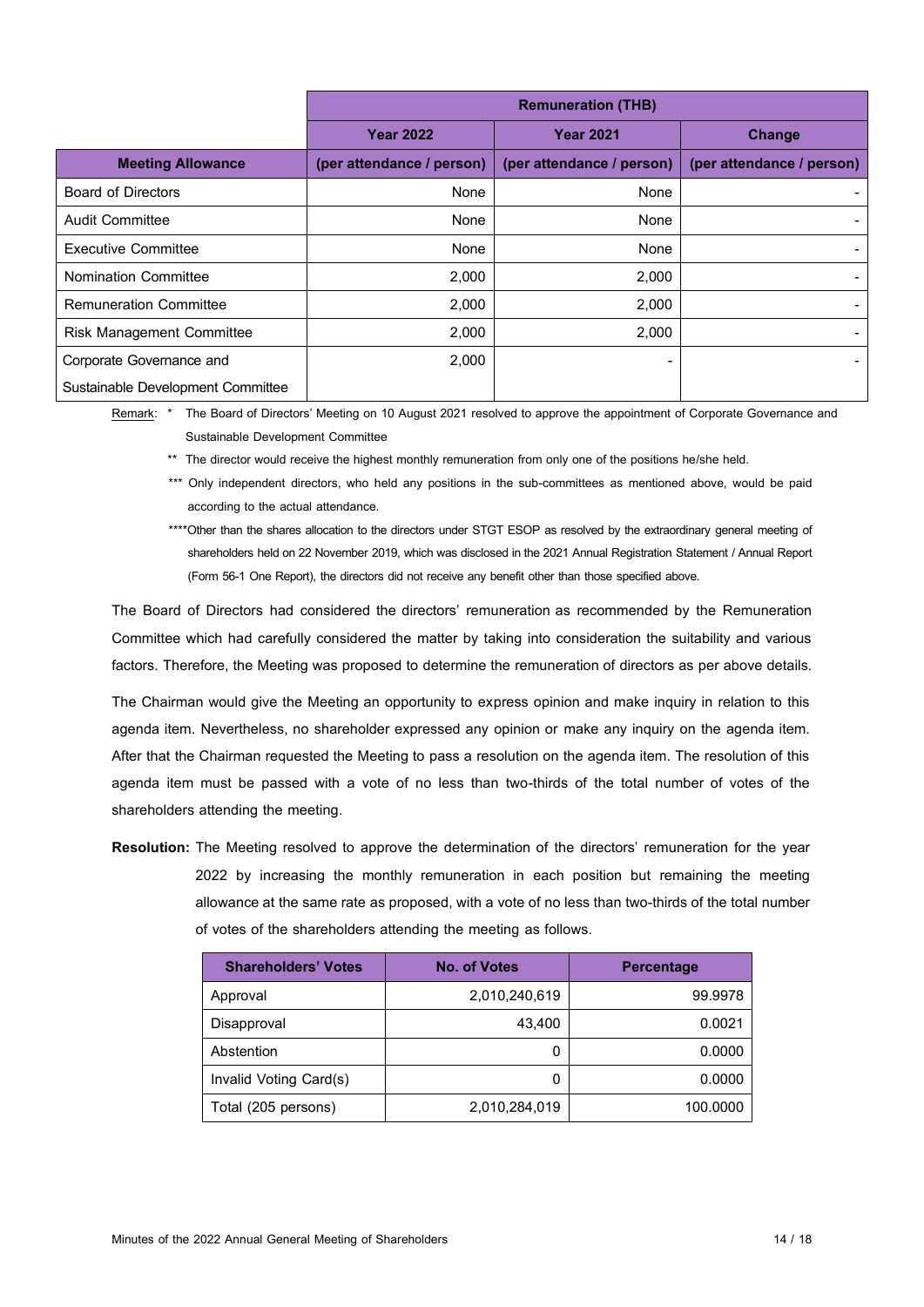# **Agenda 7 To consider and approve the appointment of auditor and the determination of audit fee for the year 2022**

The Chairman requested Ms. Thanawan Sa-ngiamsak, Chief Financial Officer, to present this agenda item to the Meeting.

Ms. Thanawan Sa-ngiamsak proposed to the Meeting that according to the Public Limited Companies Act B.E. 2535 (1992) (as amended) and the Company's Articles of Association, the appointment of the Company's auditor and the audit fee must be approved at the Annual General Meeting of Shareholders. The Company would be able to re-appoint the same auditor.

The Audit Committee had considered the performance of the auditor from EY Office Limited in previous year and viewed that the auditor was independent and had performed the duty with responsibility, and deemed it appropriate to propose to the Meeting to appoint the auditor from EY Office Limited to be the Company's auditor. The list of auditors were as follows:

| 1) Mr. Supachai Phanyawattano Certified Public Accountant (Thailand) No. 3930 |  |
|-------------------------------------------------------------------------------|--|
|-------------------------------------------------------------------------------|--|

- 2) Mr. Nattawut Santipet Certified Public Accountant (Thailand) No. 5730
- 3) Ms. Krongkaew Limkittikul Certified Public Accountant (Thailand) No. 5874

Any of the above auditors could conduct an audit and gave an opinion on the Company's financial statements. In addition, those 3 auditors met the specified qualifications by the Notification of Securities and Exchange Commission and did not have any conflicts of interest with the Company and its subsidiaries, executives, major shareholders or any related person. Therefore, they were independent to audit and gave opinion on the Company's financial statements. The details of profile and work experience of auditors were shown in Enclosure 5 of the Invitation to the Meeting.

Moreover, the Audit Committee had considered the audit fee for the year 2022 of EY Office Limited and viewed that the proposed audit fee was appropriate for the scope of audit, and deemed it appropriate to propose to the Meeting to consider the determination of audit fee for the year 2022 in the amount of THB 3,660,000 excluding other non-audit fees such as non-audit fee for BOI submission or other out-of-pocket expenses, which the Company would pay in the actual amount. The proposed audit fee for the year 2022 was in the same amount as previous year.

(Unit: THB)

| <b>Audit Fee and Non-audit Fee</b>       | <b>Year 2022</b> | <b>Year 2021</b> |
|------------------------------------------|------------------|------------------|
| Audit Fee of the Company                 |                  |                  |
| Audit Fee of Annual Financial Statements | 1,860,000        | 1,860,000        |
| Audit Fee of Quarterly Financial         | 1,800,000        | 1,800,000        |
| <b>Total Audit Fee of the Company</b>    | 3,660,000        | 3,660,000        |
| Non-audit Fee of the Company             | actual amount    | 540,000          |

Ms. Thanawan Sa-ngiamsak reported to the Meeting that for the year 2022, the auditors from EY Office Limited and its affiliate were appointed as the auditors of 5 subsidiaries i.e. Shidong Shanghai Medical Equipment Company Limited, Premier System Engineering Company Limited, Sadao P.S. Rubber Company Limited, Sri Trang Gloves (Singapore) Pte. Ltd., and Sri Trang Gloves Global Pte. Ltd. For another 3 subsidiaries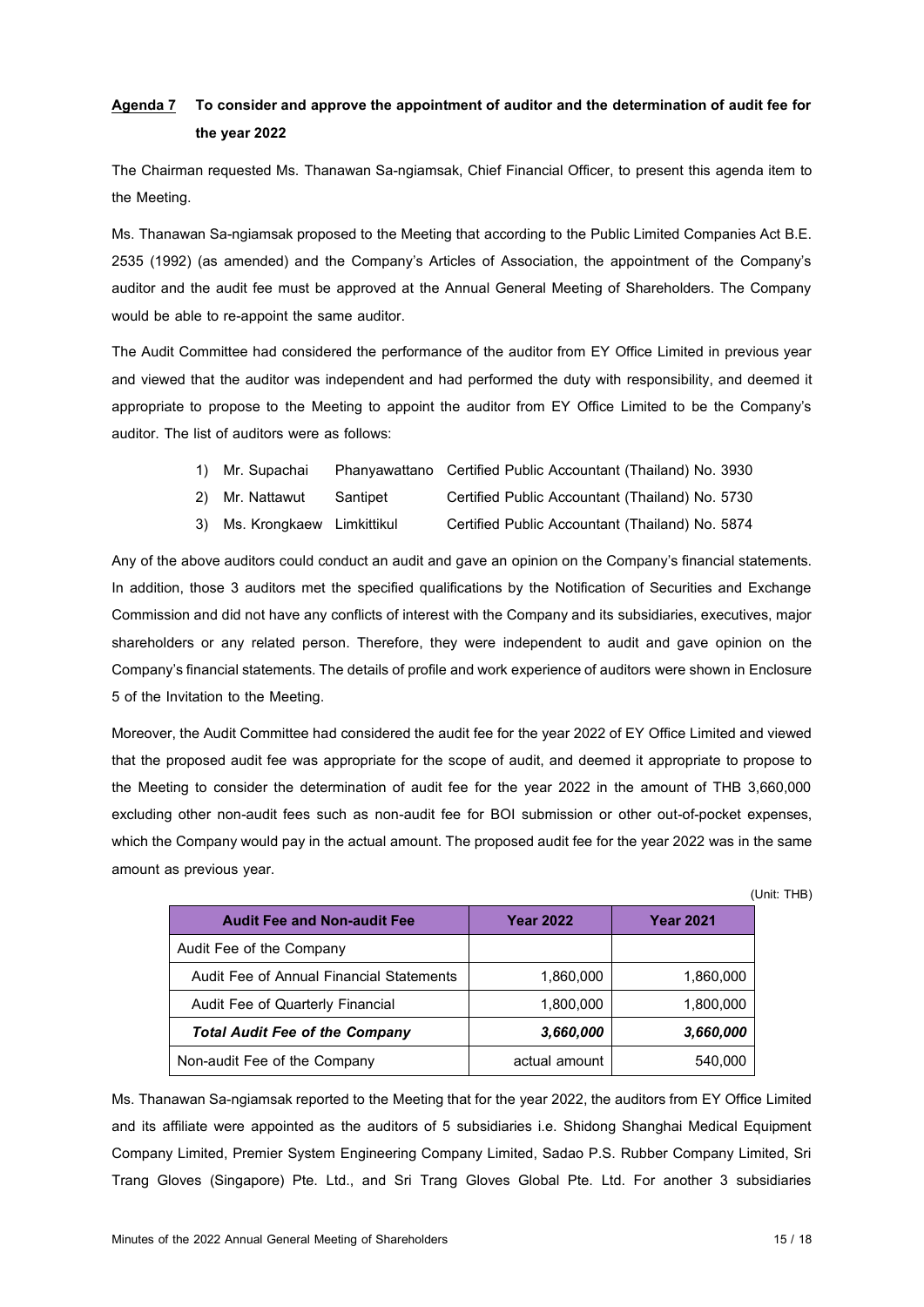incorporated in aboard i.e. Sri Trang USA, Inc., PT Sri Trang Gloves Indo, and Sri Trang Gloves Vietnam Company Limited would appoint other audit firms as its auditors. The Company would consider the auditors by taking into account the service quality and audit fee primarily. For the subsidiaries that engaged other audit firms as their auditors, the Audit Committee and the Board of Directors would ensure that those subsidiaries could submit the financial statements within specified time.

The Board of Directors had considered the recommendation of the Audit Committee which considered the matters appropriately. Therefore, the Meeting was proposed to approve the appointment of the auditor from EY Office Limited as the Company's auditor for the year 2022 and determine the audit fee in the amount THB 3,660,000 as proposed.

The Chairman would give the Meeting an opportunity to express opinion and make inquiry in relation to this agenda item. Nevertheless, no shareholder expressed any opinion or make any inquiry on the agenda item. After that the Chairman requested the Meeting to pass a resolution on the agenda item. The resolution of this agenda item must be passed with a simple majority vote of the shareholders attending the meeting and casting their votes.

**Resolution:** The Meeting resolved to approve the appointment of auditor from EY Office Limited as the Company's auditor for 2022, any of the following auditors could conduct an audit and gave an opinion on the Company's financial statements (1) Mr. Supachai Phanyawattano, Certified Public Accountant (Thailand) No. 3930 (2) Mr. Nattawut Santipet, Certified Public Accountant (Thailand) No. 5730 (3) Ms. Krongkaew Limkittikul, Certified Public Accountant (Thailand) No. 5874 and the determination of audit fee for the year 2022 in the amount THB 3,660,000 excluding other non-audit fees, with a simple majority vote of the shareholders attending the meeting and casting their votes as follows.

| <b>Shareholders' Votes</b> | <b>No. of Votes</b> | <b>Percentage</b> |
|----------------------------|---------------------|-------------------|
| Approval                   | 2,008,694,019       | 99.9218           |
| Disapproval                | 1,570,700           | 0.0781            |
| Abstention                 | 19.300              |                   |
| Invalid Voting Card(s)     | 0                   | 0.0000            |
| Total (205 persons)        | 2,010,284,019       |                   |

### **Agenda 8 Other Matters**

According to section 105 of the Public Limited Companies Act B.E. 2535 (1992) (as amended), after the Meeting had already considered the agenda items as specified in the Invitation to the Meeting, any shareholders holding collectively not less than one-third of the total issued shares may request the Meeting to consider other matters other than those specified in the Invitation to the Meeting. However, no shareholders proposed any additional agenda item to the meeting.

The Chairman would give the Meeting an opportunity to express opinions and make additional inquiries. There were shareholders expressed their opinions and made inquiries, and responses were given to the shareholders which could be summarized as follows.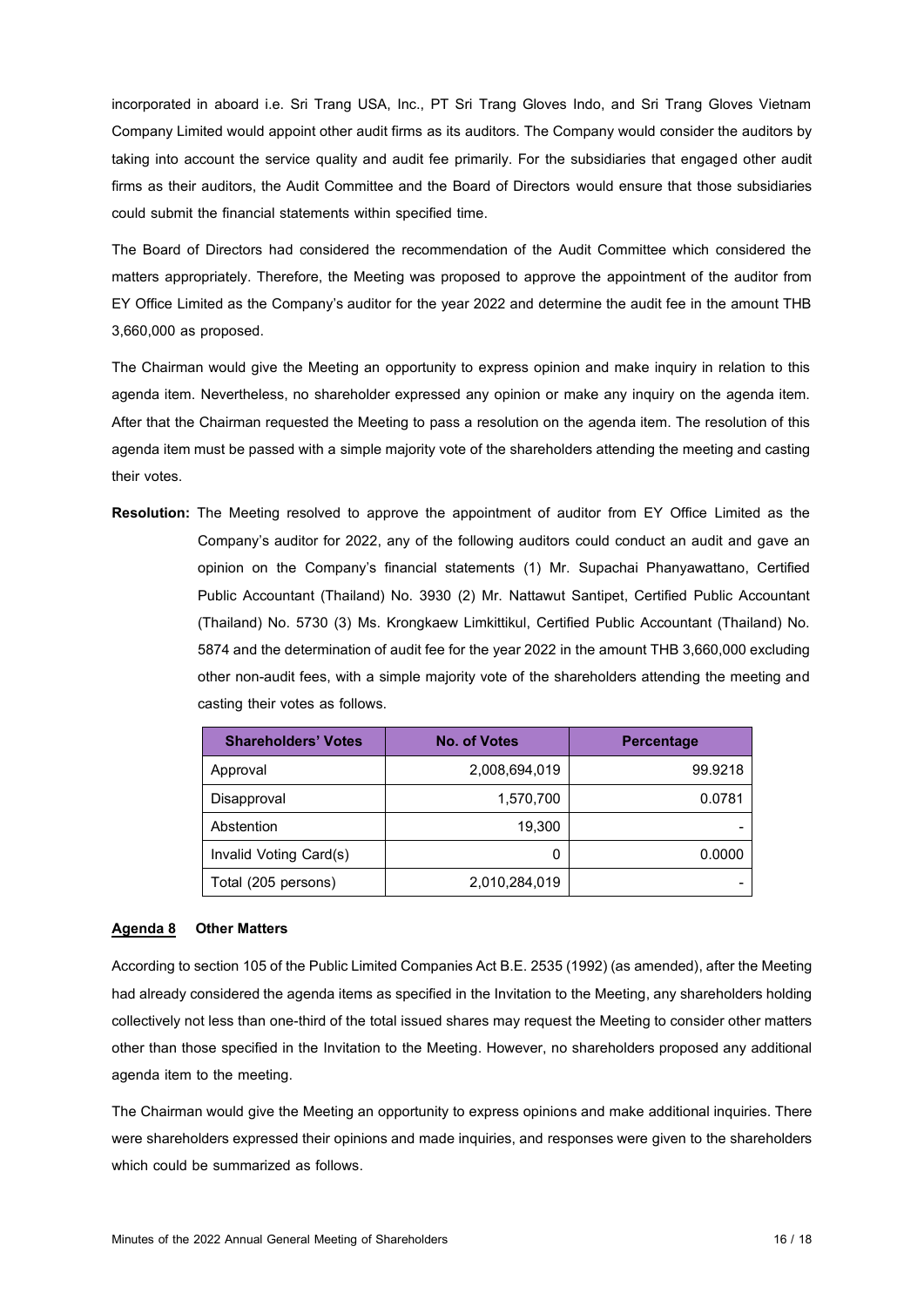| <b>Ms. Nutchapat Sukapan</b>           | She queried the Company's employment policy in response to the issue                                                                                                                                                                                                                                                                                                                                                                                                                                                                                                                                                                                                                                                                                                                                                                                                                                                                                                                                                                                                                                                                                                                                             |  |
|----------------------------------------|------------------------------------------------------------------------------------------------------------------------------------------------------------------------------------------------------------------------------------------------------------------------------------------------------------------------------------------------------------------------------------------------------------------------------------------------------------------------------------------------------------------------------------------------------------------------------------------------------------------------------------------------------------------------------------------------------------------------------------------------------------------------------------------------------------------------------------------------------------------------------------------------------------------------------------------------------------------------------------------------------------------------------------------------------------------------------------------------------------------------------------------------------------------------------------------------------------------|--|
| (Shareholder attended in person)       | had been faced by the Malaysian rubber glove manufacturer.                                                                                                                                                                                                                                                                                                                                                                                                                                                                                                                                                                                                                                                                                                                                                                                                                                                                                                                                                                                                                                                                                                                                                       |  |
| Ms. Jarinya Jirojkul                   | The Company explained that an employee had been the Company's centric                                                                                                                                                                                                                                                                                                                                                                                                                                                                                                                                                                                                                                                                                                                                                                                                                                                                                                                                                                                                                                                                                                                                            |  |
| (Director and Chief Executive Officer) | and the guidelines as well as the Codes of Conduct had been placed to<br>ensure that all employees should be treated equally, regardless of age,<br>race, religion, social status or else. In addition, the Company had also<br>supported employing the surrounding community resulting in the total<br>number of foreign worker of less than 30%. The Company had always<br>strictly complied with the amfori BSCI Code of Conduct (Business Social<br>Compliance Initiative) including fair compensation, no child labor and<br>forced labor as well as the employment and working hours being in line<br>with the laws. The employee wellness has been confirmed by the BSCI A-<br>Level since 2017. During the COVID-19 pandemic, the Company had<br>provided vaccinations to all employees since June 2021. At present, all<br>employees had received the third dose of vaccine and the Company<br>expected that all employees would receive the fourth dose of vaccine within<br>1-2 months. With respect to environmental, social and governance (ESG),<br>the Company had the short-term, medium-term and long-term plans to<br>ensure that the Company had been taken all factors into consideration to |  |
|                                        | minimize risk as possible for ensuring sustainable growth of organization.                                                                                                                                                                                                                                                                                                                                                                                                                                                                                                                                                                                                                                                                                                                                                                                                                                                                                                                                                                                                                                                                                                                                       |  |
| Mr. Kittipan Toraphicharttrakul        | Inquired 3 topics as follows:                                                                                                                                                                                                                                                                                                                                                                                                                                                                                                                                                                                                                                                                                                                                                                                                                                                                                                                                                                                                                                                                                                                                                                                    |  |
| (Shareholder attended in person)       | The Company's maximum production capacity in 2022 and the<br>1.<br>estimated production rate in 2022<br>2.<br>Whether the Company expected that the global production capacity in<br>the next 3 years would over supply or not.<br>3.<br>Whether the Company expected that the global selling price in the next<br>3 years would be likely change or not.                                                                                                                                                                                                                                                                                                                                                                                                                                                                                                                                                                                                                                                                                                                                                                                                                                                        |  |
| Ms. Thanawan Sa-ngiamsak               | Answered the questions as follows:                                                                                                                                                                                                                                                                                                                                                                                                                                                                                                                                                                                                                                                                                                                                                                                                                                                                                                                                                                                                                                                                                                                                                                               |  |
| (Director and Chief Financial Officer) | In 2022, the maximum installed capacity would be 48 billion pieces<br>1.<br>and the technical capacity was expected to be around 45 billion pieces.<br>The Company viewed differently from 2020 that actual production rate<br>was around 95 percent. In 2022, the Company may adjust its utilization<br>rate to cope with the actual situation, newly added productions from<br>new and existing manufacturers. However, the Company expected that<br>its production utilization rate should not less than Year 2021 at 85-<br>87%, depending on current situation.<br>2.<br>Due to the COVID-19 pandemic, the demand for rubber gloves had<br>grown exponentially, in 2020 and 2021, around 20-30 percent per year<br>from the previous year, as a result, the global demand for rubber                                                                                                                                                                                                                                                                                                                                                                                                                        |  |